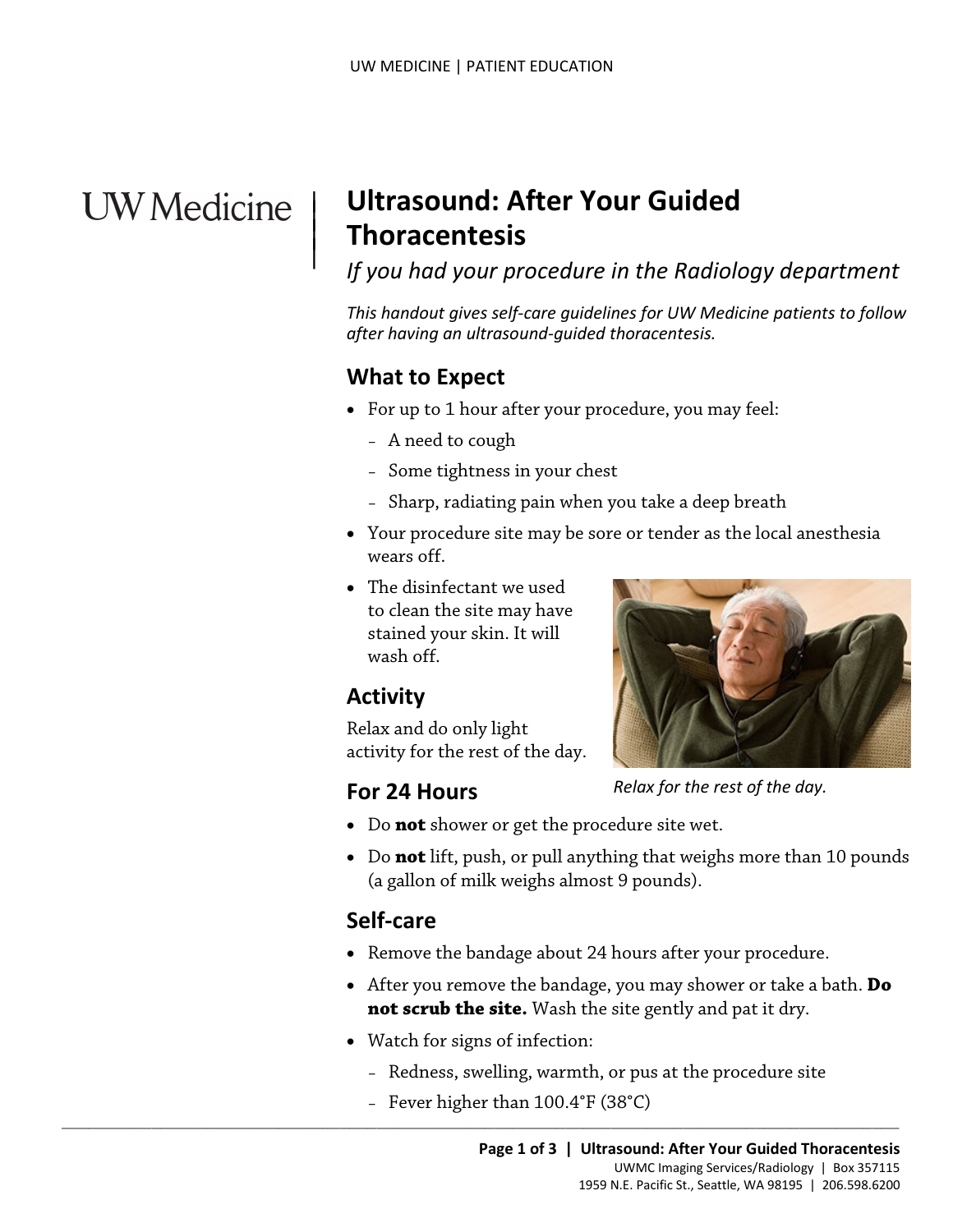### **If You Have Questions or Concerns**

During office hours, between 7 a.m. and 5 p.m., call one of the numbers listed below if you have:

- Mild fever, pain, redness, swelling, or dizziness
- Mild shortness of breath, chest tightness, or chest pain
- Any other non-urgent questions or concerns

## **Who to Call**

#### **UWMC - Montlake Patients**

Weekdays from 8 a.m. to 5 p.m.:

- Non-Vascular Interventions ..........................................206.598.3725
	- Advance Practice Provider ........................................206.598.7977
	- Procedure Coordinator..............................................206.598.0124

DRAFT After hours and on weekends and holidays, call 206.598.6190 and ask to page the IR Resident on call.

#### **Harborview Medical Center (HMC)**

Weekdays from 8 a.m. to 5 p.m., call ................................206.744.2857

After hours and on weekends and holidays, call 206.744.3000 and ask to page the IR Resident on call.

#### **UWMC - Northwest**

Weekdays from 8 a.m. to 5 p.m., call ................................206.598.6209

After hours and on weekends and holidays, call 206.598.6190 and ask to page the IR Resident on call.

#### **Urgent Health Concerns**

Call 911 or go to nearest emergency room **right away** if:

- You have heavy bleeding at the procedure site
- Your shortness of breath, chest pain, or chest tightness gets worse
- You feel very dizzy or lightheaded
- Your pain gets worse
- The site suddenly becomes firm and very painful

 $\_$  ,  $\_$  ,  $\_$  ,  $\_$  ,  $\_$  ,  $\_$  ,  $\_$  ,  $\_$  ,  $\_$  ,  $\_$  ,  $\_$  ,  $\_$  ,  $\_$  ,  $\_$  ,  $\_$  ,  $\_$  ,  $\_$  ,  $\_$  ,  $\_$  ,  $\_$  ,  $\_$  ,  $\_$  ,  $\_$  ,  $\_$  ,  $\_$  ,  $\_$  ,  $\_$  ,  $\_$  ,  $\_$  ,  $\_$  ,  $\_$  ,  $\_$  ,  $\_$  ,  $\_$  ,  $\_$  ,  $\_$  ,  $\_$  ,